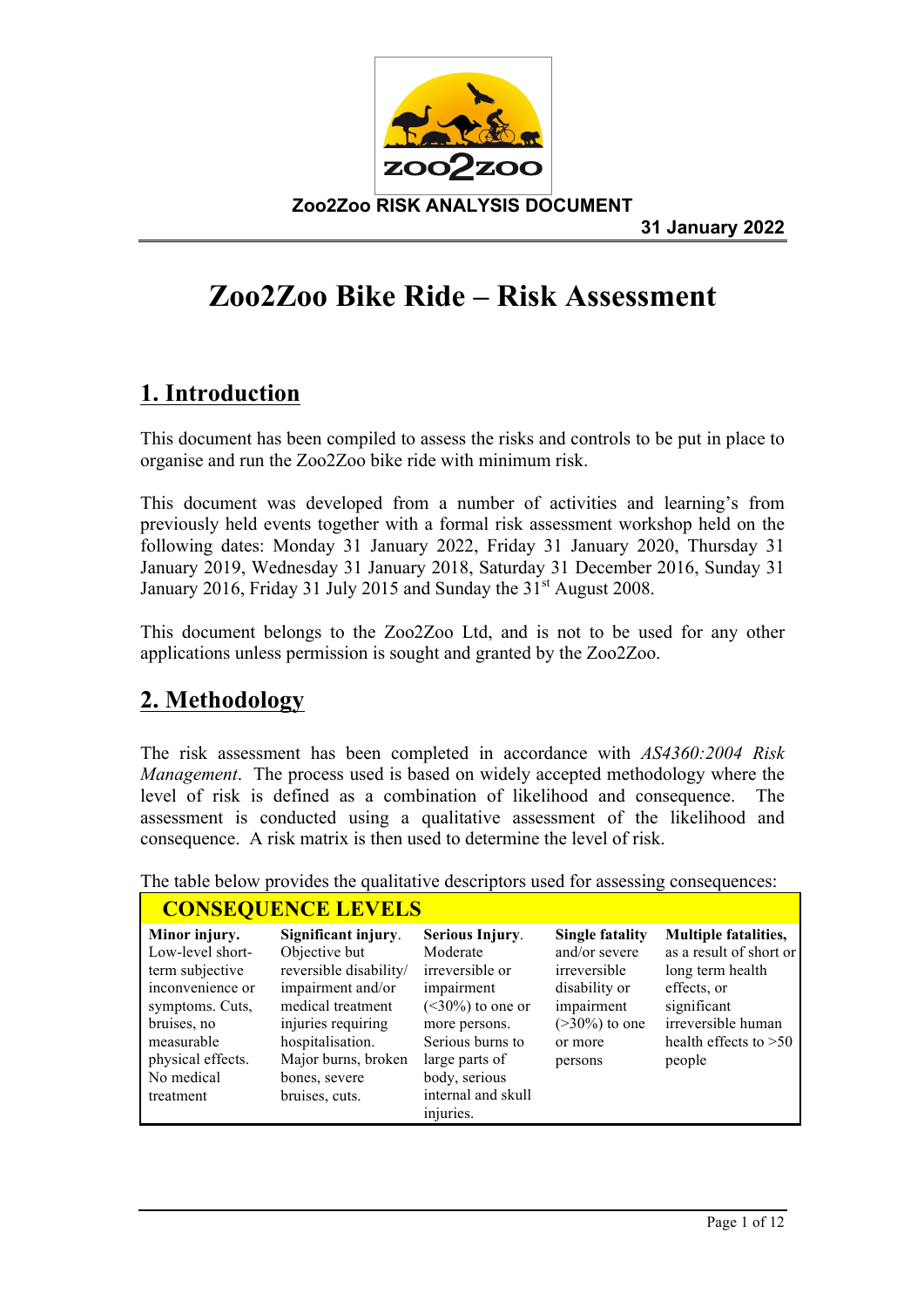

The assessment-ranking matrix shown below was used to determine risk levels. **RISK RANK MATRIX**

| Consequence $\rightarrow$ | Low                           | <b>Minor</b>                        | <b>Moderate</b>                 | <b>Major</b>    | <b>Catastrophic</b>                |
|---------------------------|-------------------------------|-------------------------------------|---------------------------------|-----------------|------------------------------------|
| Likelihood L              | <b>Minor</b><br><b>Injury</b> | <b>Significant</b><br><b>Injury</b> | <b>Serious</b><br><b>Injury</b> | <b>Fatality</b> | <b>Multiple</b><br><b>Fatality</b> |
| <b>Almost Certain</b>     | <b>High</b>                   | High                                | <b>Extreme</b>                  | <b>Extreme</b>  | <b>Extreme</b>                     |
| <b>Likely</b>             | Moderate                      | High                                | High                            | <b>Extreme</b>  | <b>Extreme</b>                     |
| <b>Possible</b>           | Low                           | Moderate                            | High                            | <b>Extreme</b>  | <b>Extreme</b>                     |
| <b>Unlikely</b>           | Low                           | Low                                 | Moderate                        | High            | <b>Extreme</b>                     |
| Rare                      | Low                           | Low                                 | Moderate                        | <b>High</b>     | <b>High</b>                        |

## **3. Risk Assessment**

The risks have been identified and assessed in accordance with the matrix above and recorded within the table below. The residual risk is assessed, not the inherent risk. This means that the effect of the controls is taken into account in the risk assessment. All controls are also documented in Section 4.

Risks have been grouped into six broad areas for the assessment. The table below provides a summary, more detail on the hazards and the relevant controls is included in Section 4 of the document.

| Hazard         | <b>Risk</b>                  | <b>Likelihood</b> | <b>Consequence</b> | <b>Level of</b><br><b>Residual</b><br><b>Risk</b> |
|----------------|------------------------------|-------------------|--------------------|---------------------------------------------------|
| Weather        | Rider accident               | Rare              | Moderate           | Moderate                                          |
| Conditions     | and injury,                  |                   |                    |                                                   |
|                | exposure, heat               |                   |                    |                                                   |
|                | stress                       |                   |                    |                                                   |
| Road Layout    | Rider accident<br>and injury | Rare              | Moderate           | Moderate                                          |
| Road           | Rider accident               | Rare              | Moderate           | Moderate                                          |
| Conditions     | and injury                   |                   |                    |                                                   |
| Other traffic  | Rider accident               | Rare              | Major              | High                                              |
|                | and injury                   |                   |                    |                                                   |
| Riders         | Exhaustion,                  | Rare              | Minor              | Low                                               |
|                | heat stress                  |                   |                    |                                                   |
| Bike condition | Rider accident               | Rare              | Moderate           | Moderate                                          |
|                | and injury                   |                   |                    |                                                   |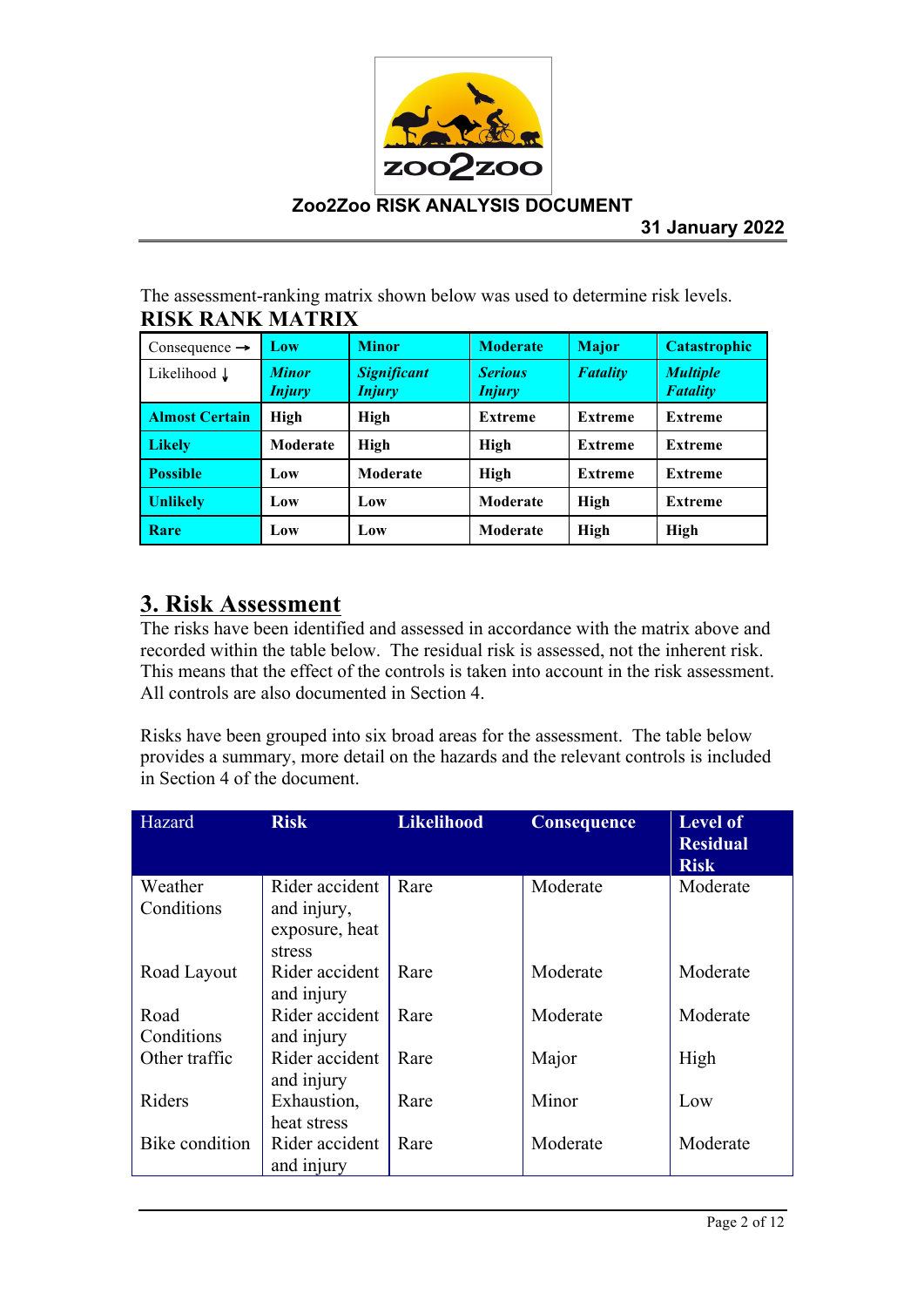

|         |          |        |       | 31 January 2022 |
|---------|----------|--------|-------|-----------------|
| Illness | Covid-19 | Likely | Minor | High            |

## **4. Hazards and Controls**

## **a) Weather and Conditions**

**Scenario**: Poor to extreme weather conditions leading to poor riding conditions and injuries.

**Causes:** Dehydration

Accidents from wet roads Heat stroke Hyperthermia from cold conditions Fire or floods Accidents from storm conditions Poor visibility in Fog or low clouds leading to an accident

- 1. Weather extremes information provided.
- 2. Water provided by support team. All riders required to carry sufficient water for each stage.
- 3. Sunscreen readily available from support team.
- 4. First aid kits available in each support vehicle.
- 5. First aid qualified riders and support team members.
- **6.** Emergency services to be identified at each location along the ride.
- **7.** Utilise the following guideline on which to base a decision of stopping the ride, after the start, due to extreme weather conditions. "Ride Controller to liaise with team leaders and support team re conditions and come to a unanimous decision to terminate, delay or alter the event. If decision not unanimous Ride Controller makes final decision."
- **8.** Provide means of keeping the Marshalls up to date with weather conditions, to provide to riders, as follows:
	- i. Observe 3 days weather forecast.
	- ii. Check that phone contacts with the authorities are relevant for the day of the event.
	- iii. Review weather conditions on day prior the event
	- iv. Relay weather forecast to riders in pre ride announcement.
	- v. Check that all support team have correct phone numbers and phones are working.
	- vi. If weather forecast is severe place further controls in place.
	- vii. Warn participants at stops of possible severe conditions and that it may affect ride conditions and progress.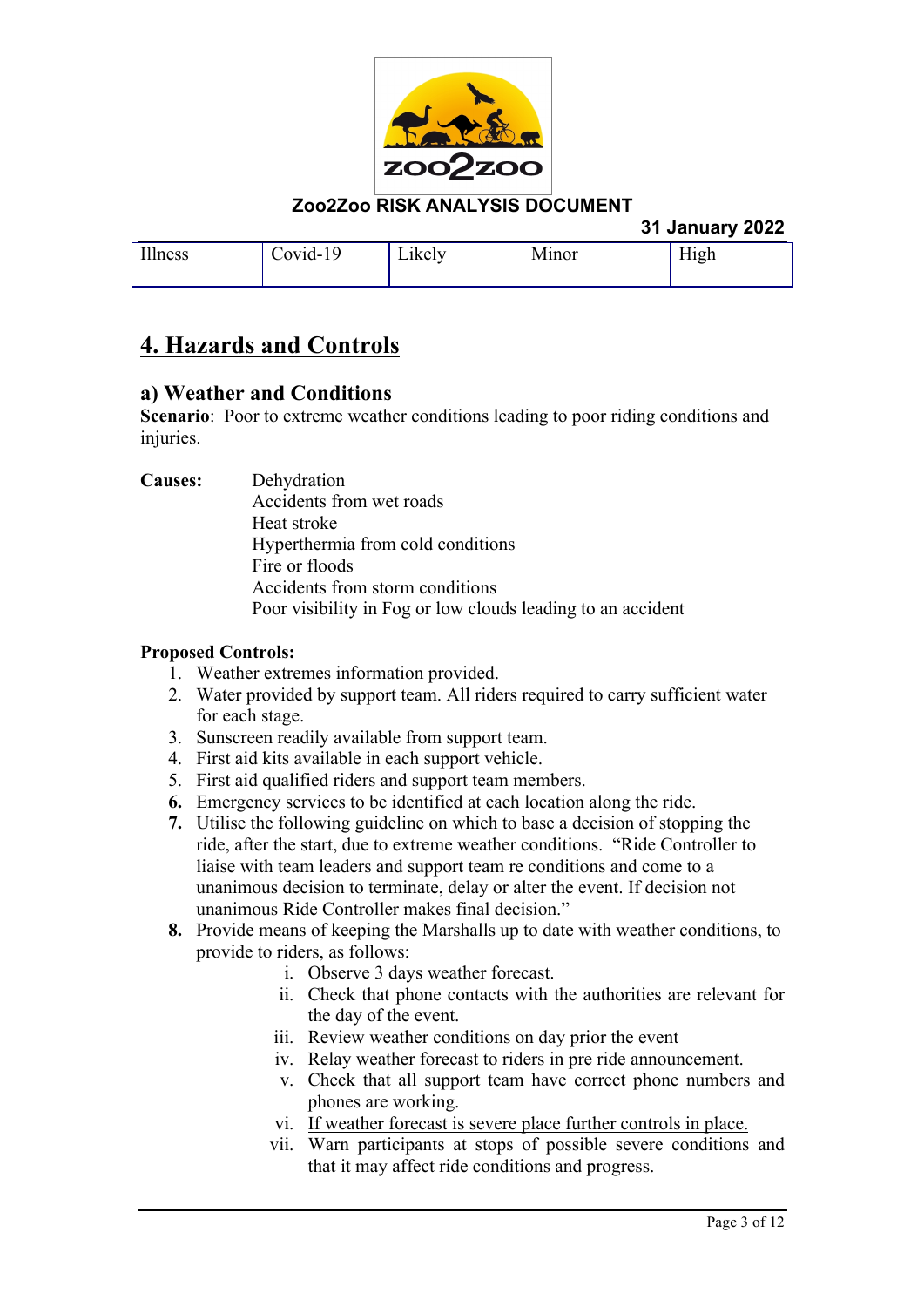

## **31 January 2022**

- viii. Warn all team captains and support team of severe conditions forecast and ask them to report back to support team and Ride Controller of any changes in their area.
	- ix. If conditions become too severe for riding, either terminate the event or, shorten the distance to by-pass the area if the condition is isolated.
- 9. Support Team to observe riders at checkpoints for obvious fatigue or stress and offer assistance if necessary. Exercise organiser's right to terminate ride if problem is wide spread. Determine time limits for each section and instruct riders who arrive later to terminate their ride.
- 10. Riders to wear high vis clothing in poor visibility conditions.
- 11. Public liability insurance obtained.
- 12. Police advised.

## **b) Road Layout**

**Scenario:** A rider accident resulting from the inherent road layout.

**Causes:** Long descents Junctions and intersections Tight bends – Hair pin bends Poor shoulders Round-a-bouts

- 1. Advisory information of road layout to be provided
- 2. Map layouts will be provided.
- 3. RMS advisory signs are already in place.
- 4. First aid kits available in each support vehicle.
- 5. First aid qualified riders and support team members.
- 6. Emergency services to be identified at each location along the ride.
- 7. "Caution Cyclist" signs to be placed on support vehicles.
- 8. Flashing lights to be provided for support cars
- 9. Support vehicles instructed to be strategically placed before corners, hills, etc to protect riders.
- 10. Teams to be instructed to stay together for rider protection.
- 11. Support car to be designated for each team.
- 12. Public liability insurance obtained.
- 13. Police advised.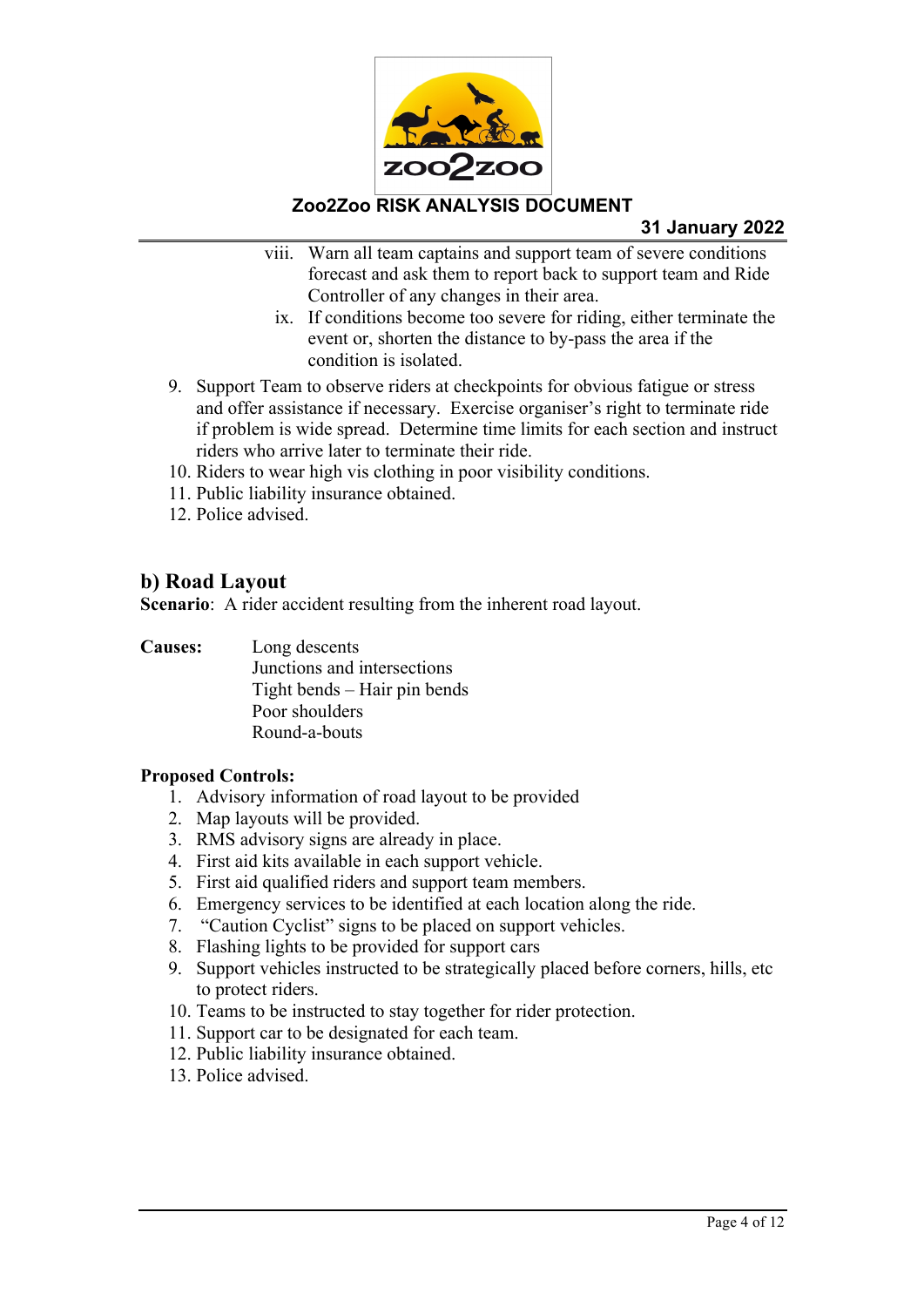

**31 January 2022**

## **c) Road Condition**

**Scenario**: A rider accident resulting from poor road maintenance or condition.

**Causes:** Pot holes Loose gravel and other debris Rock fall Corrugated sections Broken shoulders

## **Proposed Controls:**

- 1. Support team to advise of poor conditions where possible, particularly road works.
- 2. Lead riders to use standard calls to advise of road conditions.
- 3. Encourage team riding to provide support.
- 4. First aid kits available in each support vehicle.
- 5. First aid qualified riders and support team members.
- 6. Emergency services to be identified at each location along the ride.
- 7. Public liability insurance obtained.
- 8. Police advised.

## **d) Interaction With Other Traffic**

**Scenario**: A rider accident resulting from interaction with other traffic or obstacles.

#### **Causes:** Cars

Trucks **Buses** Motorcycles Non-participating cyclists Pedestrians Animals

- 1. Riders to ride as a team and obey all road rules.
- 2. The general community is made aware through local media, advertising and local interest parties.
- 3. Fix "Beware Cyclists Ahead" signs on all support vehicles.
- 4. Flashing lights on vehicles.
- 5. Support vehicles instructed to be strategically placed before corners, hills, etc to protect riders.
- 6. Teams to be instructed to stay together for rider protection.
- 7. Support car to be designated for each team.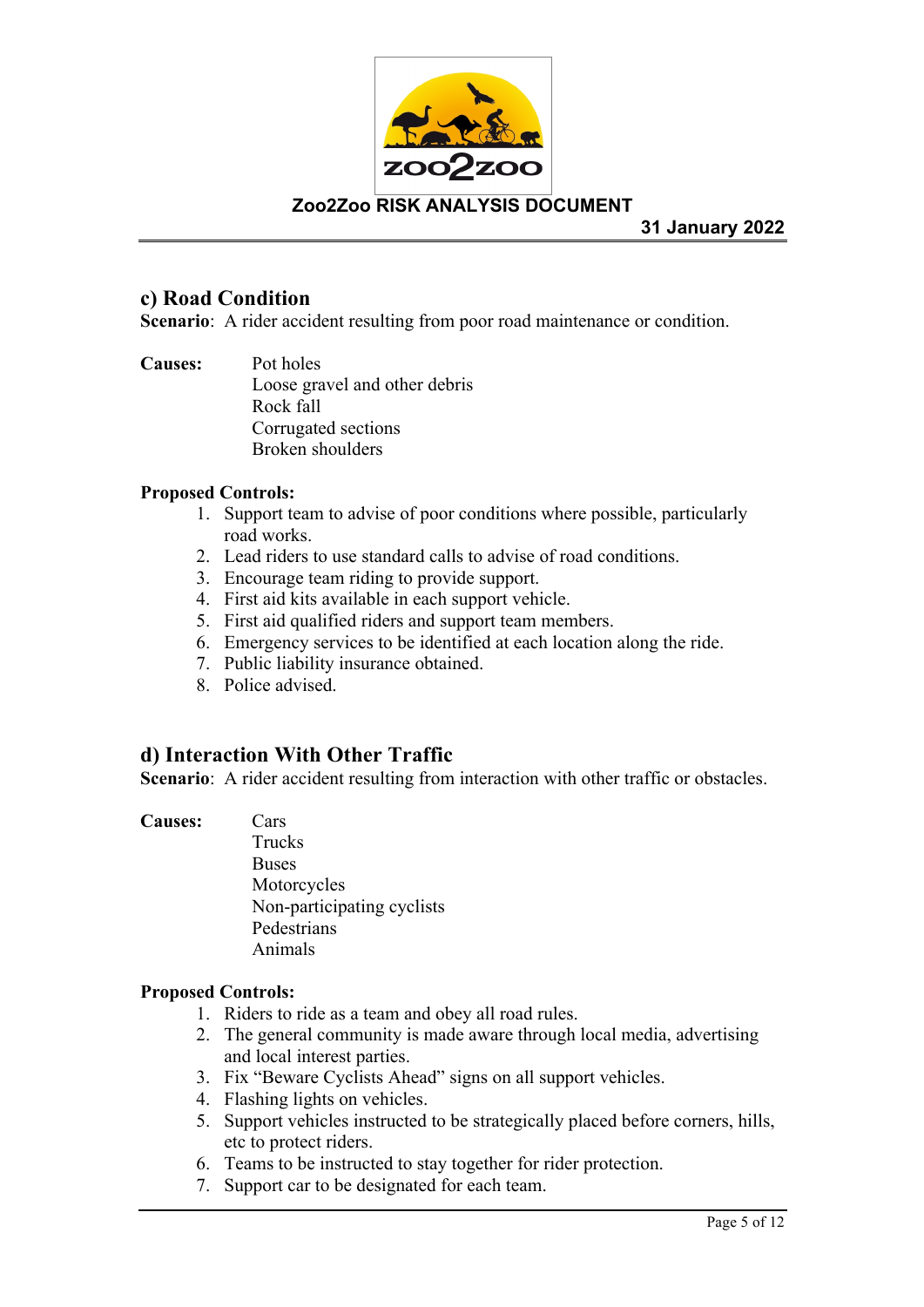

**31 January 2022**

- 8. Riders to wear high vis clothing in poor visibility conditions
- 9. First aid kits available in each support vehicle.
- 10. First aid qualified riders and support team members.
- 11. Emergency services to be identified at each location along the ride.
- 12. Public liability insurance obtained.
- 13. Police advised.

### **e) Rider Performance**

**Scenario**: A rider accident resulting from their own performance.

**Causes:** Poor behaviour Dress – dark clothing Poor fitness Insufficient skills for the event Bunch riding Drafting too close Medical condition

### **Proposed Controls:**

- 1. The requirements and conditions likely to be expected during the ride are provided at entry.
- 2. Support team monitoring rider performance.
- 3. Riders encouraged to be realistic about their ability to continue.
- 4. Advertised as a non-competitive ride, an individual challenge to complete the distance.
- 5. Riders requested to sign acknowledgement to ride rules.
- 6. First aid kits available in each support vehicle.
- 7. First aid qualified riders and support team members.
- 8. Emergency services to be identified at each location along the ride.
- 9. Public liability insurance obtained.
- 10. Police advised.

## **f) Bike Condition**

**Scenario**: Bikes fail to operate effectively placing riders at risk of accident.

**Causes:** Brakes Tyres Wheels **Helmets**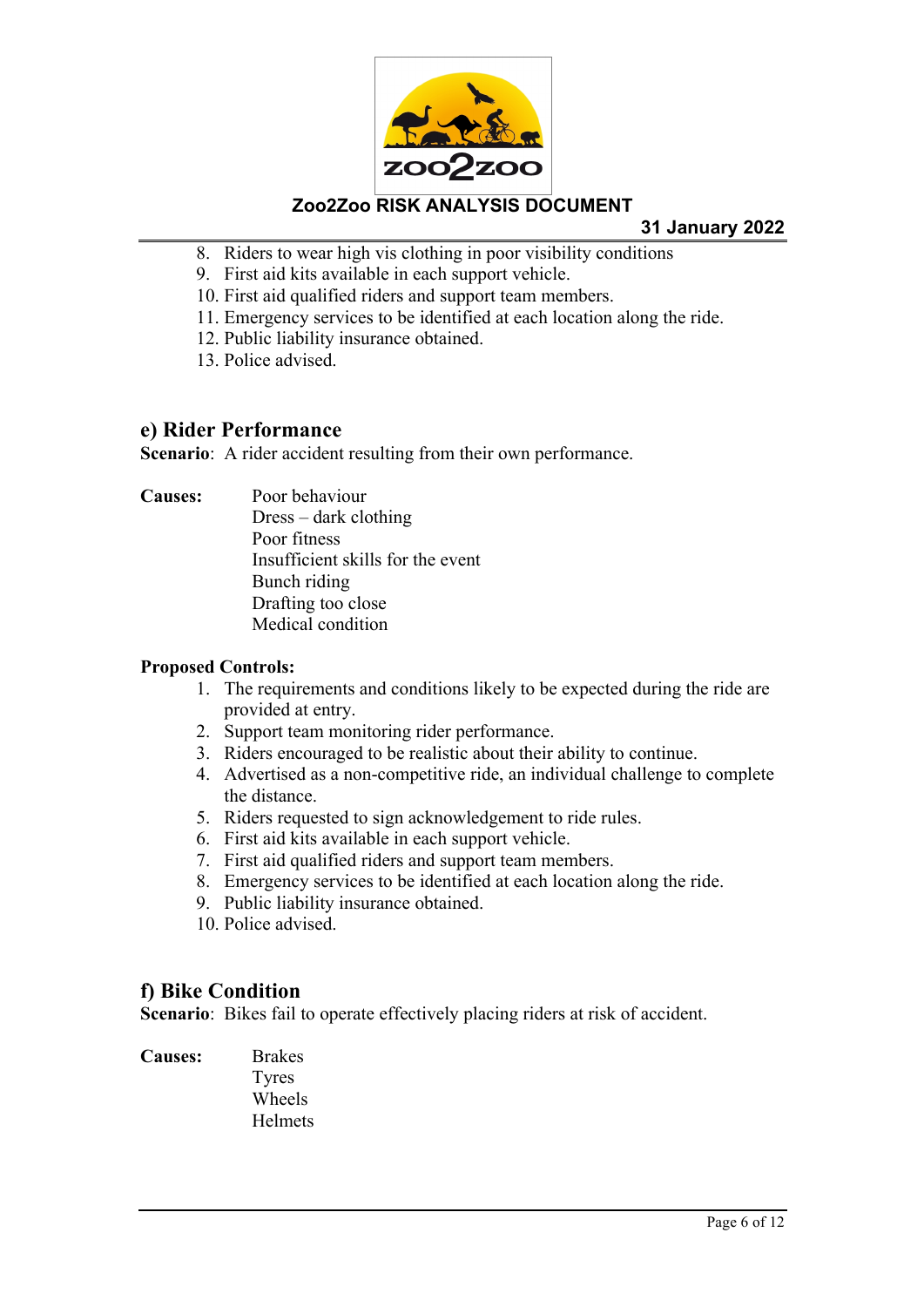

## **Proposed Controls:**

- 1. All riders required and forewarned to provide a bike in appropriate condition.
- 2. Riders encouraged to service bike pre-event clean and lubricate chain, derailleur, and other components. Ensure brakes and gearing in good working order. Fitted correctly.
- 3. Riders required to provide minimum two spare tubes each.
- 4. Riders encouraged to also provide additional spares such as spare tyres.
- 5. Limited spares to be carried by support team
- 6. Bikes in inadequate condition will exclude riders from participation.
- 7. Support team to have listing of bicycle repair/retail stores enroute.
- 8. Public liability insurance obtained.
- 9. Police advised.

## **g) Illness**

**Scenario**: Riders and support crew contracts Covid-19.

**Causes:** Unwell person in group Hygiene Social Distancing

- 1. All riders and support crew required to be double vaccinated and ideally triple vaccinated.
- 2. Riders and support have little contact with people outside the "bubble".
- 3. Have meals outside where possible.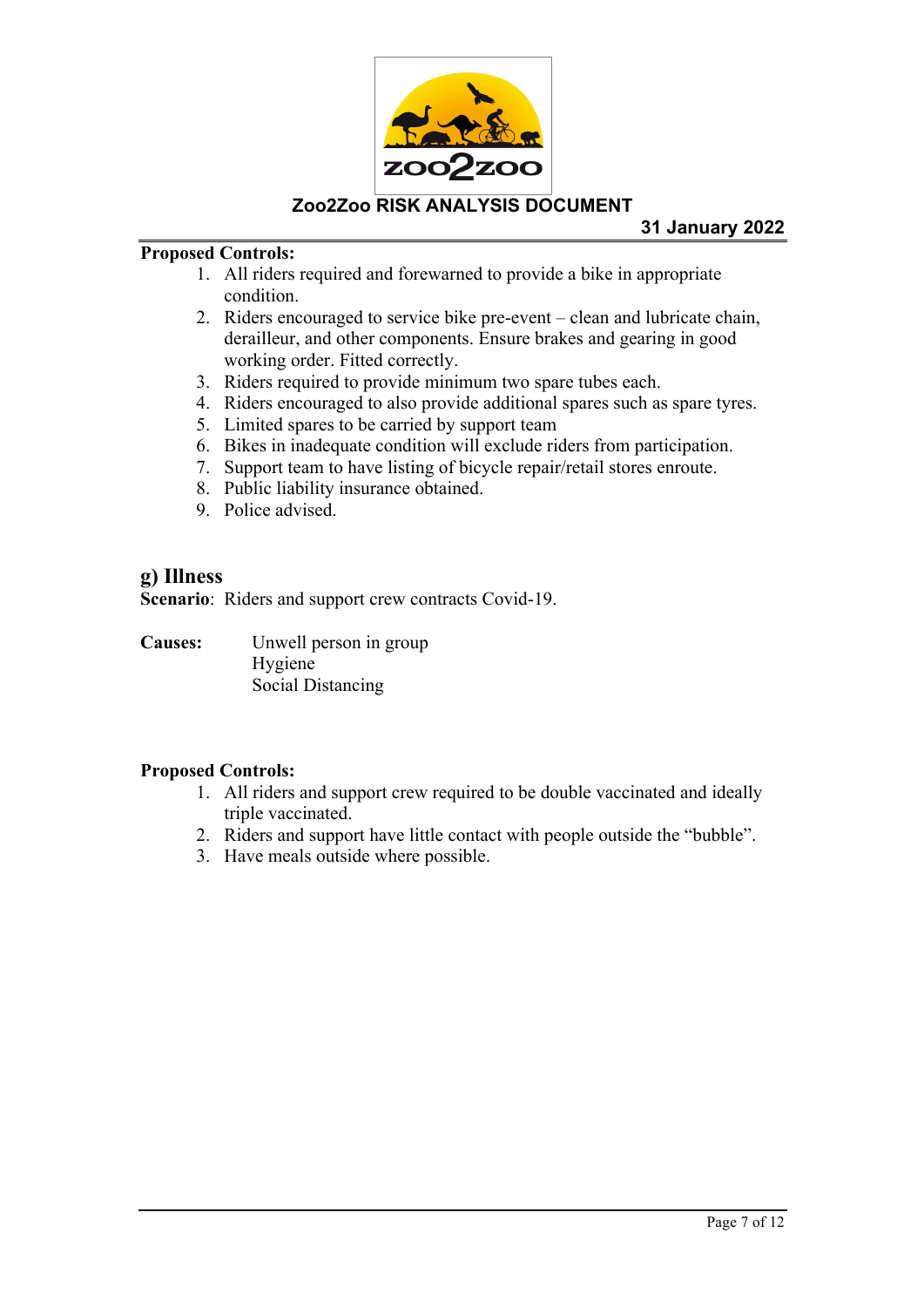

**31 January 2022**

## **Appendix – A: Support Crew Instructions**

- 1. Food and Water Supply
	- Main meals to be provided/arranged by support team and organising committee, plus some snacks.
	- Riders to be instructed to bring any particular energy foods or snacks required.
	- Riders to notify of any dietary requirements.
- 2. Supply of rehydrating additives:
	- Electrolyte powder to be provided by support team.
	- Water to be provided by support team.
	- All riders required to carry sufficient water for each stage.
- 3. During event tidiness and clean-up
	- Ensure all rubbish is collected and disposed at each stop.
- 4. Vehicles
	- Warning signs to be fixed to cars.
	- Flashing lights to be fixed to cars.
	- Each car to follow a team of riders.
	- Cars to follow strategically to stop before bends in the road or before crests to provide traffic with best possible warning of riders ahead.

Following information to be provided:

- Maps/route
- Contacts police, medical/hospital, bike repair/retail
- Rider details (phone, medical etc)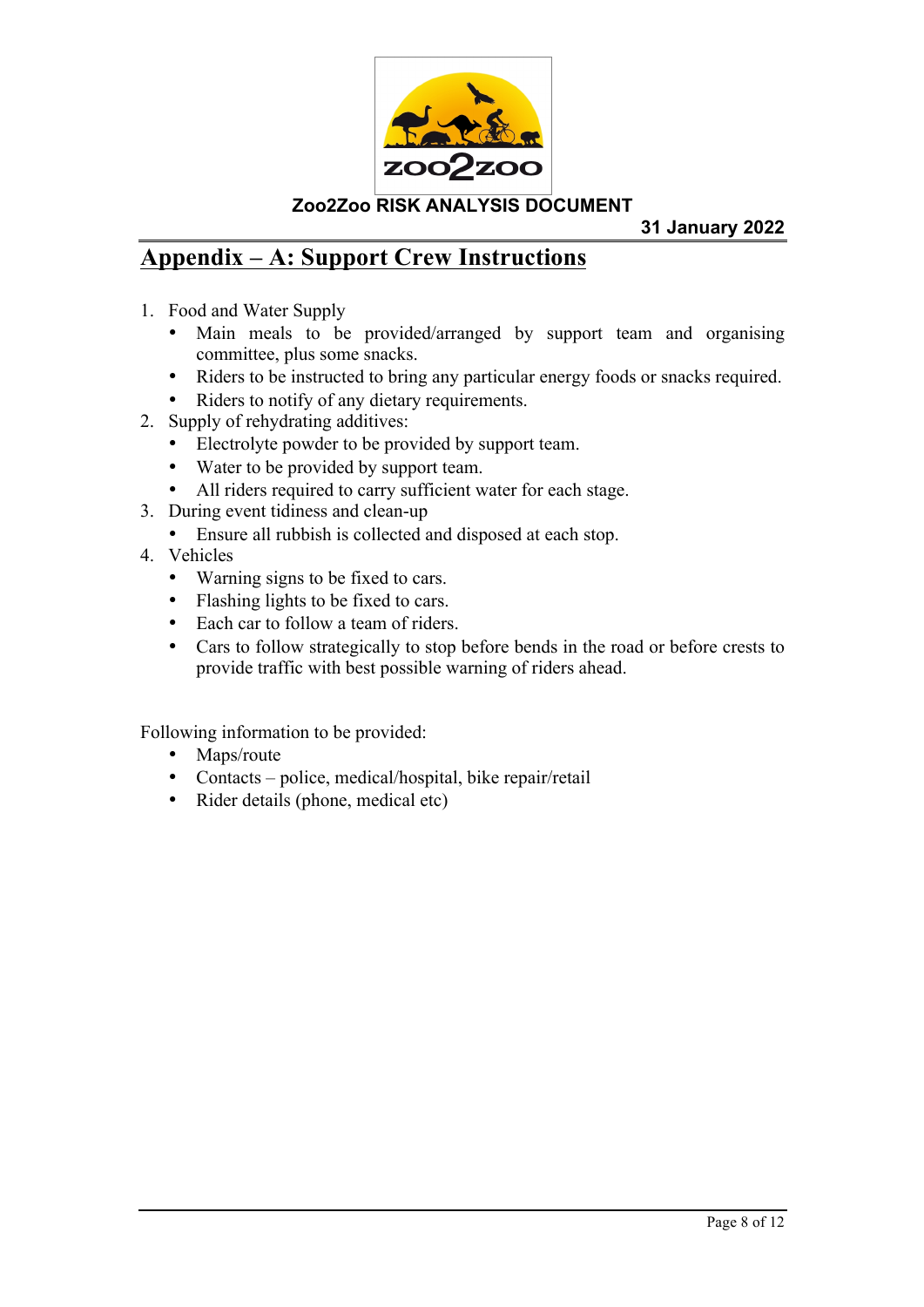

**31 January 2022**

## **Appendix – B: Rider Instructions**

- 1. Equipment
	- All riders required to provide a minimum two spare tubes and equipment to change flat tyres.
	- All riders must wear Australian standards approved helmets in appropriate condition.
	- Riders must carry enough water for each stage.
	- Riders should refer to full equipment listing on website.
- 2. Riding
	- Riders must obey road rules at all times.
	- Riders encouraged to ride in teams for safety and support.
	- More experienced riders to lead and trail teams and assist other riders.
	- All riders to use appropriate calls to warn others of road conditions and traffic.
	- Riders should refer to further detail on website.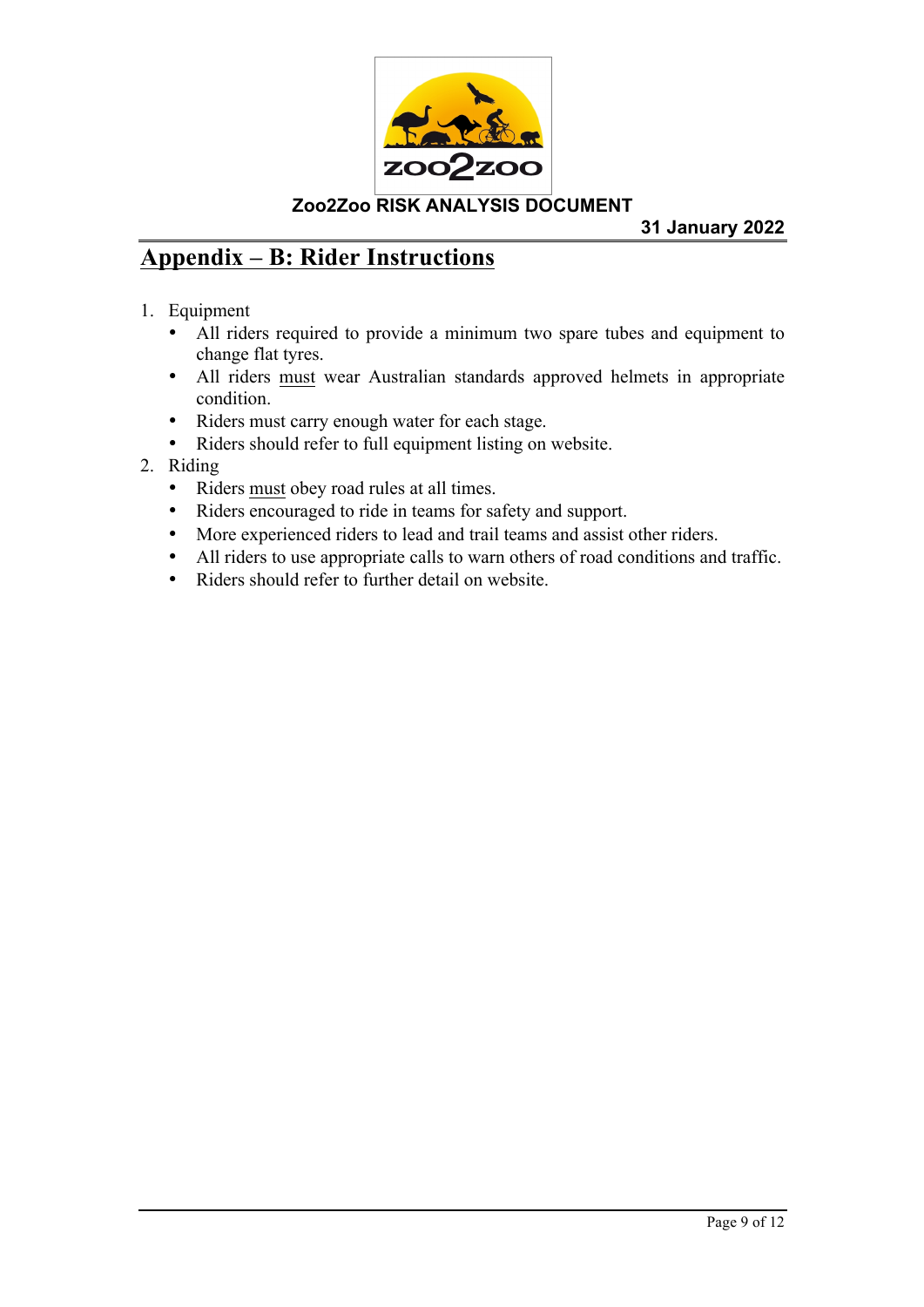

## **Appendix C – Riders Agreement**

Riders are required to acknowledge that they have read, understood, and accept all Terms and Conditions including the 'WAIVER' and 'TERMS AND CONDITIONS OF PAYMENT' listed below prior to submitting their registration for the event.

## WAIVER AND ACKNOWLEDGMENT OF RISKS INVOLVED

I understand that the ride involves cycling on public roads which are open to general traffic and I am aware of the hazards associated with this and also the inherent risks associated with cycling.

In my assessment I have sufficient riding competence and experience and have undertaken adequate training to participate in this event. I recognise that the bike used must be in sound mechanical condition and I will wear a correctly fitted Standards approved cycling helmet.

I agree to comply with ACT and New South Wales road rules and to directions given by the ACT Police, NSW Police, ACTRoads, RMS and Zoo2Zoo marshals in the interests of safety.

I hereby release, exempt and indemnify Zoo2Zoo Incorporation and all other persons involved in the event from and against any claims, liability, costs and expenses whether in negligence or otherwise which may arise in connection with this event. Where I have a known medical condition that may affect not only my safety but that of others whilst involved with this event I will inform Zoo2Zoo Incorporated in writing prior to the commencement of the ride.

Zoo2Zoo Incorporated reserves the right to alter the route and venues provided on this event without notice and reserves the right to refuse admission to any person, irrespective of successful registration.

ENTRY FEE

Event entry includes accommodation on the days of the ride, excluding the final day's night. Meals including breakfast, morning tea, lunch and dinner on the day's of the ride, excluding dinner on the final day.

It is highly recommended to have BicyleNSW membership, or similar standard membership that contains insurance coverage. Please consider carefully what insurance you require for your personal circumstances.

### CANCELLATIONS

In the case of a cancellation, Zoo2Zoo Incorporated will refund your entry less any costs incurred.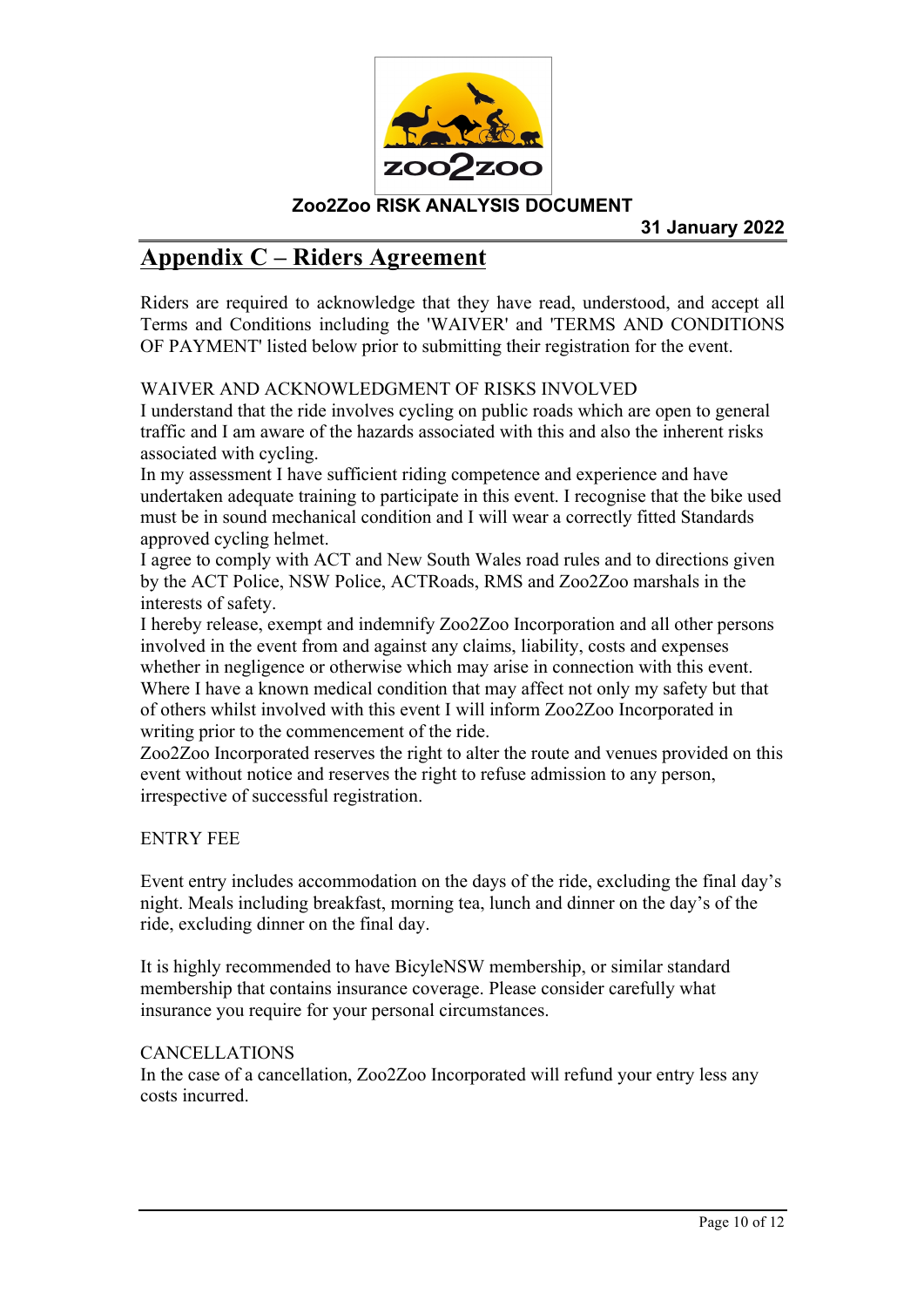

## **FUNDRAISING**

The point of doing the Zoo2Zoo is two fold. One is providing a safe and enjoyable ride, the second is to raise funds and awareness for the Black Dog Institute. Although there is no minimum amount to be raised, it is expected that each rider try their best.

#### ACCOMMODATION

Accommodation differs depending on the town or city we are staying.

#### AGE LIMIT REQUIREMENTS

Persons must be 18 years old to participate in the Zoo2Zoo.

### PROMOTIONAL KIT

Entrants must wear an official Zoo2Zoo riding shirt to participate in the Zoo2Zoo. If you have done any Zoo2Zoo ride from 2008 onwards you are able to wear the riding shirts from those rides. Otherwise, you are able to purchase a jersey for \$100.

Kit will be available for collection on the morning of the ride at the start of the Zoo2Zoo.

#### COMMON SENSE

You must ride in a safe and responsible manner during the Zoo2Zoo and use common sense at all times. You should exercise caution on all public roads and operate defensively and courteously.

#### SPECIAL REQUIREMENTS

We welcome people with disabilities on the Zoo2Zoo and ask that other riders show the same consideration and support they would expect to receive from other riders. Zoo2Zoo Ltd will use all reasonable efforts to cater for your particular disability where able.

### FOOD DURING THE RIDE

Zoo2Zoo Incorporated will provide all snacks, food and drinks during the Zoo2Zoo.

#### SAG WAGON

A trailing support vehicle for riders is provided by Zoo2Zoo Ltd. The Sag Wagon travels behind the last riders on the ride and usually arrives late to the finish.

#### EVENT & COURSE VARIATION

Zoo2Zoo Ltd reserves the right to vary the venue, course or other services on the Zoo2Zoo without notice.

#### SUPPORT VEHICLES

A support vehicle will follow each group of up to 20 riders and will specifically support those riders.